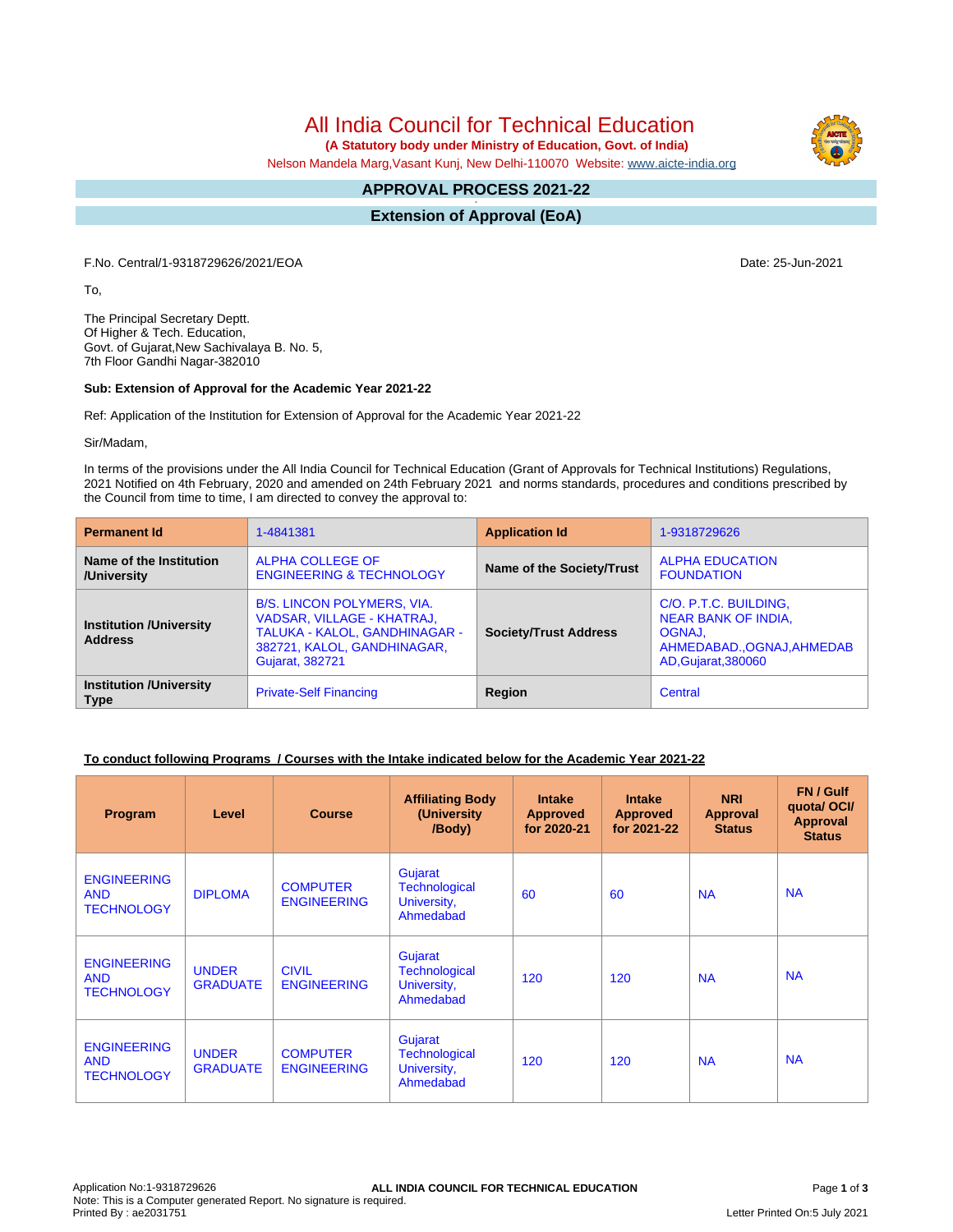| <b>ENGINEERING</b><br><b>AND</b><br><b>TECHNOLOGY</b> | <b>UNDER</b><br><b>GRADUATE</b> | <b>ELECTRONICS</b><br><b>AND</b><br><b>COMMUNICATIO</b><br><b>NS</b><br><b>ENGINEERING</b> | <b>Gujarat</b><br>Technological<br>University,<br>Ahmedabad | 30  | 30  | <b>NA</b> | <b>NA</b> |
|-------------------------------------------------------|---------------------------------|--------------------------------------------------------------------------------------------|-------------------------------------------------------------|-----|-----|-----------|-----------|
| <b>ENGINEERING</b><br><b>AND</b><br><b>TECHNOLOGY</b> | <b>UNDER</b><br><b>GRADUATE</b> | <b>INFORMATION</b><br><b>TECHNOLOGY</b>                                                    | Gujarat<br>Technological<br>University,<br>Ahmedabad        | 60  | 60  | <b>NA</b> | <b>NA</b> |
| <b>ENGINEERING</b><br><b>AND</b><br><b>TECHNOLOGY</b> | <b>UNDER</b><br><b>GRADUATE</b> | <b>MECHANICAL</b><br><b>ENGINEERING</b>                                                    | Gujarat<br>Technological<br>University,<br>Ahmedabad        | 120 | 120 | <b>NA</b> | <b>NA</b> |
| <b>ENGINEERING</b><br><b>AND</b><br><b>TECHNOLOGY</b> | <b>POST</b><br><b>GRADUATE</b>  | <b>COMPUTER</b><br><b>ENGINEERING(S</b><br><b>OFTWARE</b><br><b>ENGINEERING)</b>           | Gujarat<br>Technological<br>University,<br>Ahmedabad        | 12  | 12  | <b>NA</b> | <b>NA</b> |
| <b>ENGINEERING</b><br><b>AND</b><br><b>TECHNOLOGY</b> | <b>DIPLOMA</b>                  | <b>CIVIL</b><br><b>ENGINEERING</b>                                                         | Gujarat<br>Technological<br>University,<br>Ahmedabad        | 60  | 60  | <b>NA</b> | <b>NA</b> |
| <b>ENGINEERING</b><br><b>AND</b><br><b>TECHNOLOGY</b> | <b>DIPLOMA</b>                  | <b>MECHANICAL</b><br><b>ENGINEERING</b>                                                    | Gujarat<br>Technological<br>University,<br>Ahmedabad        | 120 | 120 | <b>NA</b> | <b>NA</b> |
| <b>ENGINEERING</b><br><b>AND</b><br><b>TECHNOLOGY</b> | <b>UNDER</b><br><b>GRADUATE</b> | <b>ELECTRICAL</b><br><b>ENGINEERING</b>                                                    | Gujarat<br>Technological<br>University,<br>Ahmedabad        | 60  | 60  | <b>NA</b> | <b>NA</b> |
| <b>ENGINEERING</b><br><b>AND</b><br><b>TECHNOLOGY</b> | <b>DIPLOMA</b>                  | <b>ELECTRICAL</b><br><b>ENGINEERING</b>                                                    | Gujarat<br>Technological<br>University,<br>Ahmedabad        | 60  | 60  | <b>NA</b> | <b>NA</b> |

**It is mandatory to comply with all the essential requirements as given in APH 2021-22 (Appendix 6)**